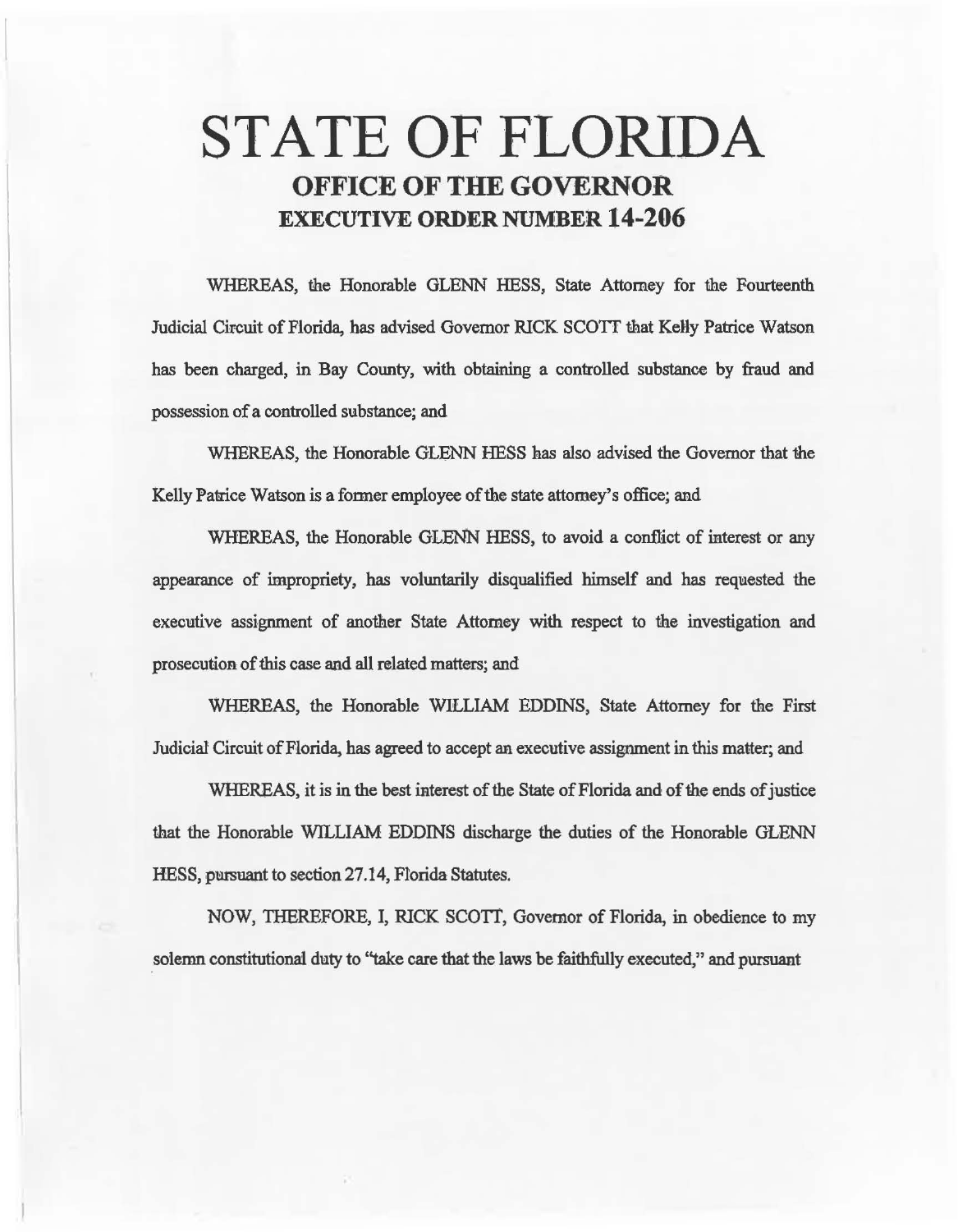to the Constitution and laws of the State of Florida, issue the following Executive Order, effective immediately:

## Section 1.

The Honorable WILLIAM EDDINS, State Attorney for the First Judicial Circuit of Florida, referred to as the "Assigned State Attorney," is assigned to discharge the duties of the Honorable GLENN HESS, State Attorney for the Fourteenth Judicial Circuit of Florida, as they relate to the investigation, prosecution and all matters related to Kelly Patrice Watson.

### Section 2.

The Assigned State Attorney or one or more Assistant State Attorneys and Investigators, who have been designated by the Assigned State Attorney, shall proceed immediately to the Fourteenth Judicial Circuit of Florida, and are vested with the authority to perform the duties prescribed herein.

#### Section 3.

AN residents of the Fourteenth Judicial Circuit are requested, and all public officials are directed, to cooperate and render whatever assistance is necessary to the Assigned State Attorney, so that justice may be served.

#### Section 4.

The period of this Executive Assignment shall be for one  $(1)$  year, to and including July 2, 2015.